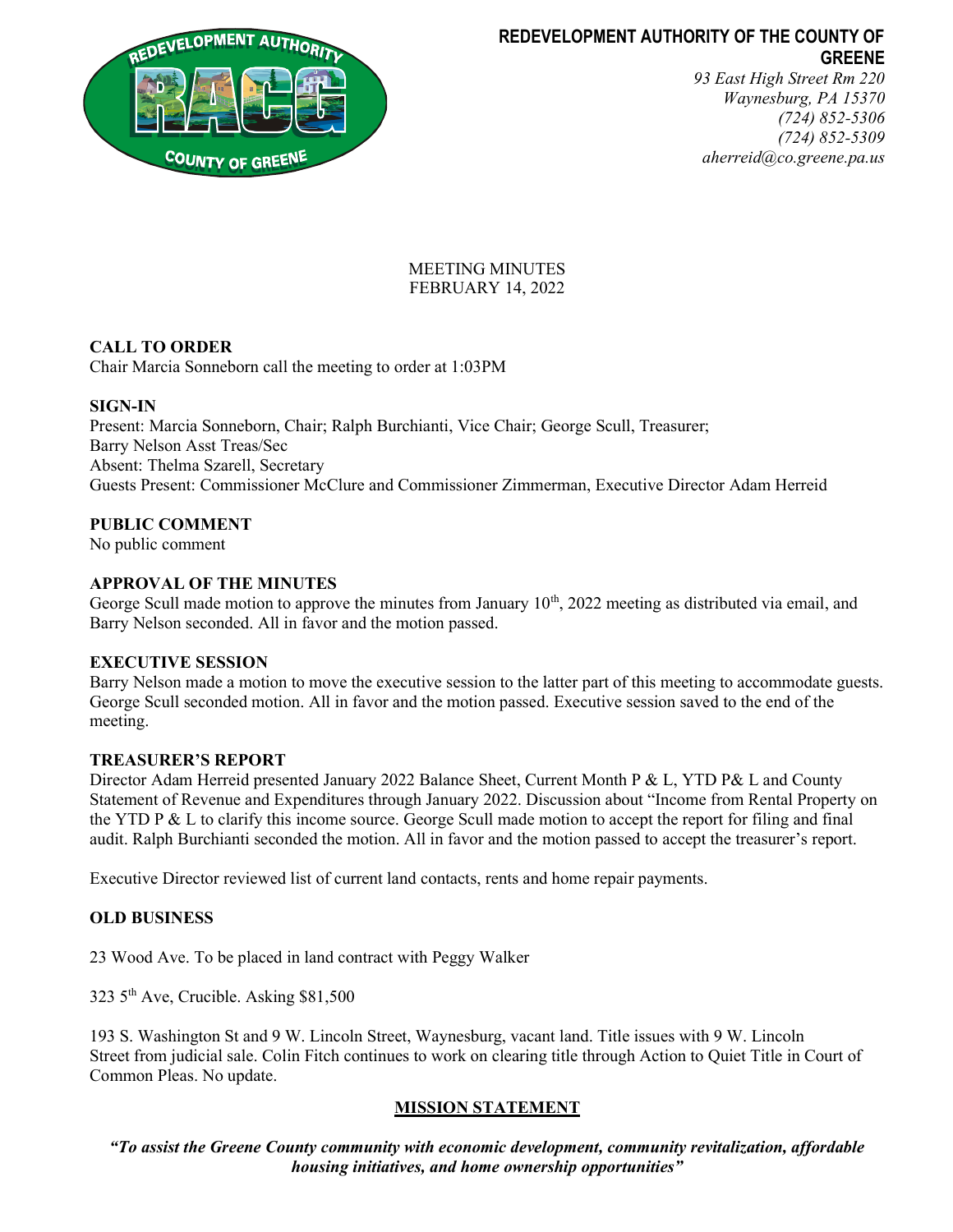141 North Ave, Rices Landing. Asking \$99,900. Colin Fitch is working on title issues related to property. Not currently listed. UPDATE: One signature remains from family members of the previous owner. Quit-Claim Deed sent 02/08/2022 to remaining family member to clean up title.

126 A Street, Clarksville. Sale closed 01/28/2022. Sales price \$67,500.

Update on Rogersville prefabricated homes. Interior finish work and completing exterior is on hold due to no electrical service, as well as materials- siding and roofing being on back order causing delays. Meter heads for electricity and service lines to electrical panel have now been completed. Running the service line underground to the transformer box was delayed due to freezing. To be electrical inspected February 15, 2022 by Harshman LLC.

### TAX ASSESSMENT APPEALS

Tax assessment appeals on 40 Wood and 46 School Street. Petition filed in Greene County Court of Common Pleas by Colin Fitch. Pre-Trial hearing scheduled for February 22, 2022 at 2pm.

### REVIEW REHAB INVENTORY

1. 64 Diaz, 17 Wood Street, Nemacolin

2. 124 2<sup>nd</sup> Street, Clarksville (Pitt Gas). Director is currently drafting construction plans for combining both halves of this duplex to convert to one home, and estimate cost of work.

3. 82 C Street, Clarksville. ½ Duplex.

4. 295 5th Ave, Crucible (Tim Guesman sweat equity program for repairs. Tim's desire is to purchase home from RDA. Need to establish benchmarks and deadlines with Tim).

5. 363 Nazer Street, Waynesburg. Contractor Gaskill Construction has completed their contract. Director to install finish flooring on main level, and have stairs and second level carpeted by others. Home should be completed first two weeks in March. Melissa Haught still interested in home, has met with Blueprints on two occasions.

Title searches for 19 properties purchased at judicial sales are being addressed by Colin Fitch. Title searches are being returned describing that proper public notice was not published prior to sale. Reviewed costs of title searches thus far.

### NEW BUSINESS

Nineveh Heights PHARE 2018/19 grant expired December 31, 2021 after one extension. Project not financially feasible at this time. This grant was closed out January 26<sup>th</sup>, 2022. The funds to be re-allocated to Greene County at a later date. Due back from the RACG to PHFA is \$793,155. George Scull made motion to send the funds back to PHARE contingent on verifying expenses. Barry Nelson seconded the motion. All in favor and the motion passed.

PHARE 2021/22 grant of \$720,000 to be received soon. Project outlined in the grant is to place 9 modular homes on vacant land owned by the RDA.

2006 Dodge RAM 1500 owned by RDA will not pass state inspection. Extensive rust damage, both catalytic converters were stolen, brake and brake lines corroded. Estimated cost of repairs is \$6800 includes body work and mechanic repairs. Purchased in 2019 for \$6,100.

LIPC and rentals in arrears. Discussion about when to begin eviction procedures and to update rental and LIPC contract to specifically address evictions to follow PA law after exhausting local resources to help tenants pay their mortgage or rent. This is to remain consistent and to protect RDA assets. Agreed to continue original amortization for LIPC when the contract is extended to keep the payment the same. Ralph Burchianti made motion to accept these updates, George Scull seconded the motion. All in favor and the motion passed.

### MISSION STATEMENT

"To assist the Greene County community with economic development, community revitalization, affordable housing initiatives, and home ownership opportunities"